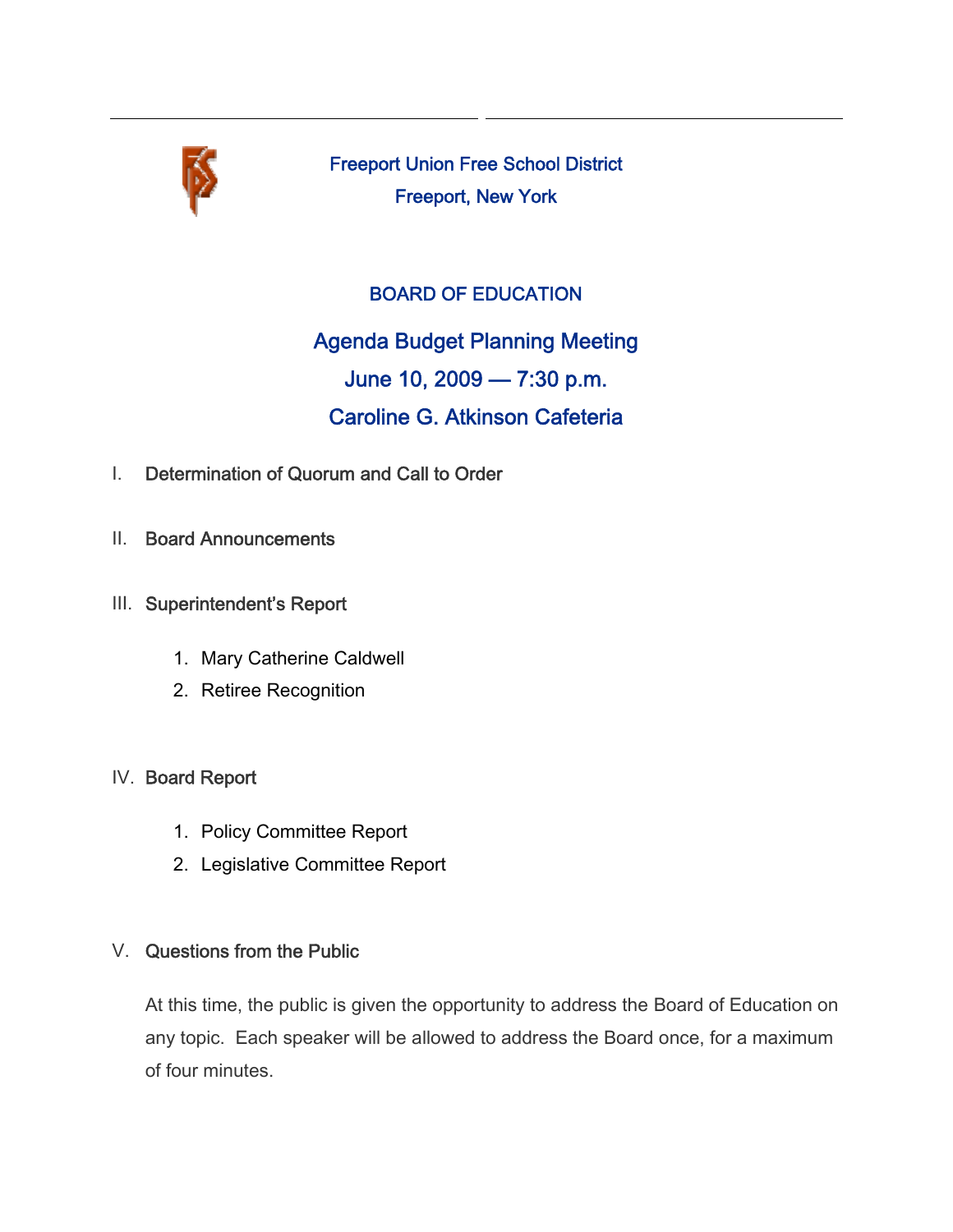### VI. Items for Action

### A. CSE/CPSE Minutes

BE IT RESOLVED that the Board of Education hereby accepts the minutes of the meetings of the committees on special education and preschool special education for the following dates:

1. Acceptance of the Minutes from the Committees on Special Education and Preschool Special Education:

March 30, 2009, April1, 2009, April 2, 2009, April 6, 2009, April 8, 2009, April 30, 2009, May 4, 2009, May 5, 2009, May 6, 2009, May 7, 2009, May 8, 2009, May 13, 2009 May 14, 2009, May 15, 2009, May 18, 2009, May 19, 2009.

# B. Abolishment of Elementary Health Course and Creation of Additional Physical Education Classes

BE IT RESOLVED that the Board of Education of the Freeport Union Free School District hereby abolishes health as a separate course and creates additional physical education classes at the Caroline G. Atkinson Intermediate School effective with the 2009-10 school year; that the Board of Education directs that topics currently being covered in health courses be taught through regular classroom instructions and in physical education classes; and that suitable professional development activities be provided to ensure that classroom and physical education teachers have the knowledge required to provide effective health instruction.

#### C. Adoption of Code of Conduct.

BE IT RESOLVED, that the Board of Education hereby adopts the District-wide Code of Conduct for the 2009- 2010 School Year.

> 1. Authorization to Sign an Agreement for Administrative, Instructional and Other Technology Upgrades with Nassau BOCES (Project # 16)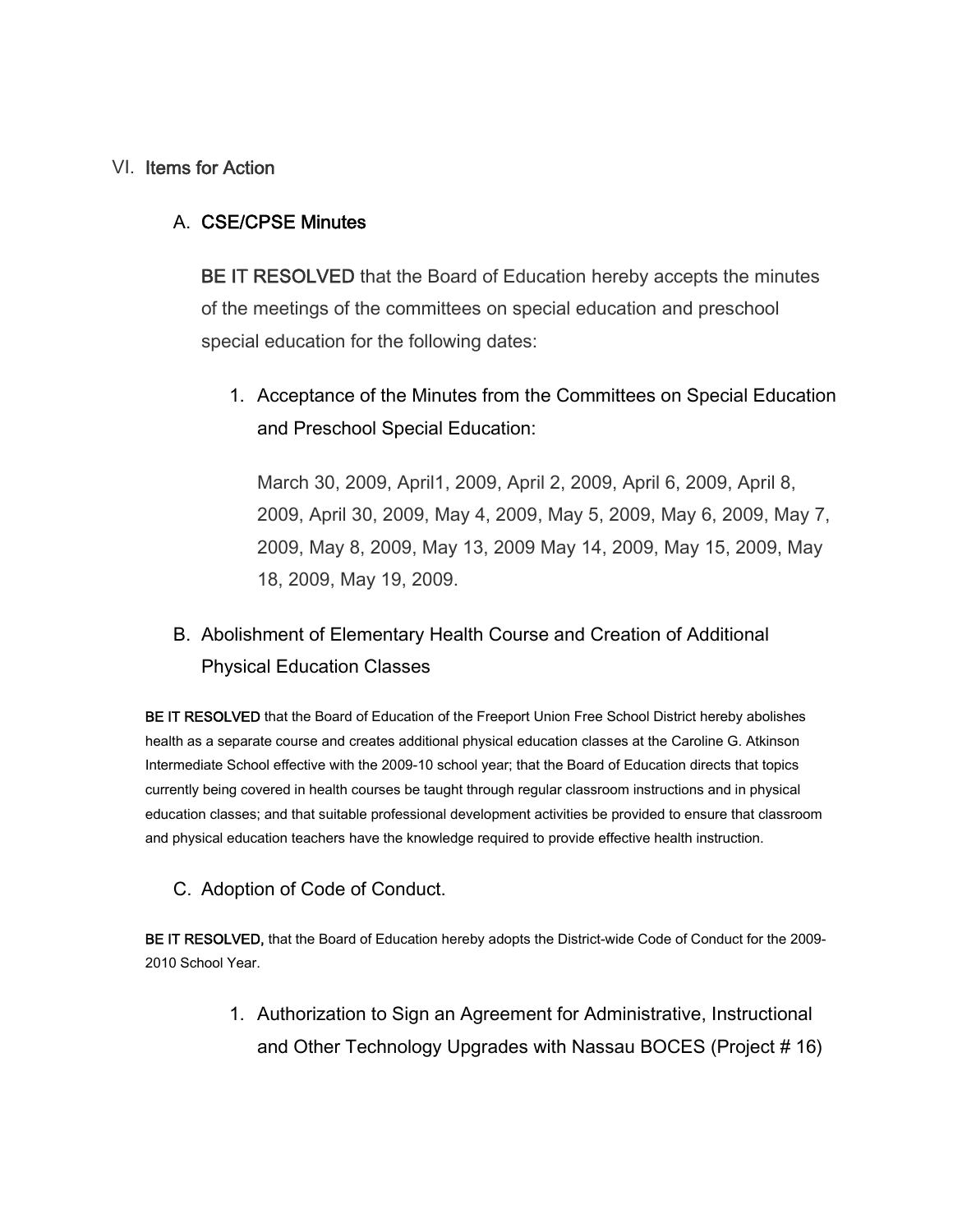BE IT RESOLVED, that the Board of Education of the Freeport Union Free School District, hereby authorizes the Superintendent or his designee to sign the said agreement between the Freeport Union Free School District and the Board of Cooperative Educational Services of Nassau County regarding the School District's participation in the Learning Technology Project Planning, Administrative Services, and Food Management Service projects.

# FURTHER, BE IT RESOLVED, that:

- 1. the use of the Equipment and the District's participation in the Learning Technology Project Planning, Administrative Services and Food Management Services projects are essential to the District's proper, efficient and economic operation of its education program to be supported by the Equipment, and is necessary to maintain the District's educational program; and that,
- 2. the expenses arising under this Agreement constitute ordinary contingent expenses necessary for providing educational services and transaction is in the best financial interests of the School District to utilize the equipment in a cost effective and economic manner.
- E. Approval of Lease Agreement

BE IT RESOLVED, that the Board of Education of the Freeport Union Free School District approves the lease between the district and the Congregation B'Nai Israel of Freeport, New York; and

BE IT RESOLVED, that the Board of Education of the Freeport Union Free School District hereby authorizes the Board President to execute said lease.

## VII Board Comments

## VIII.Superintendent Comments